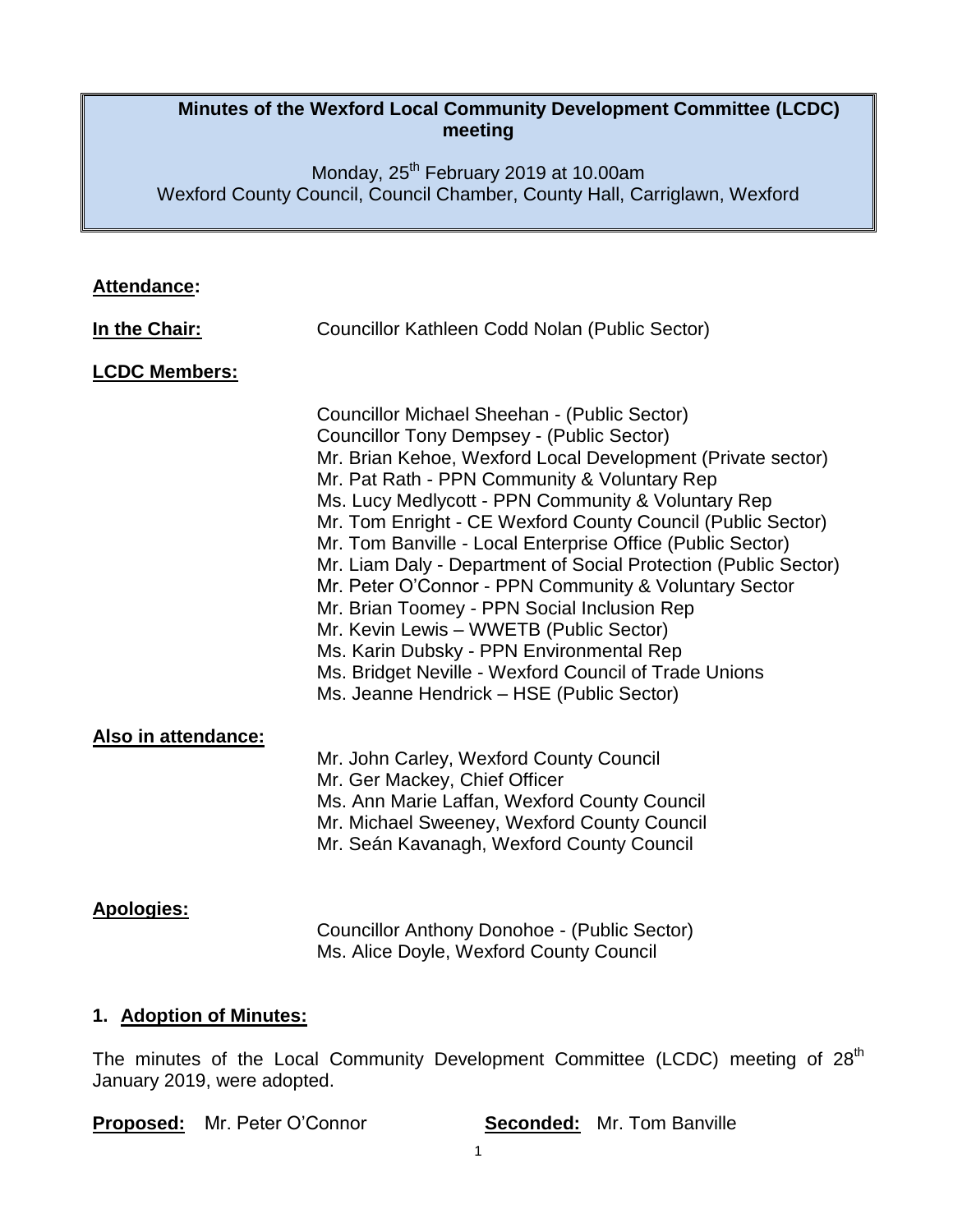### **2. Matters Arising**

None

### **3. Correspondence**

The members noted the contents of the presented correspondence, as listed below:

- Correspondence from South East Family Support Network requesting an opportunity to present to the LCDC. It was unanimously agreed by the members to invite the group to attend the next LCDC meeting in March.
- National Community Weekend May 2019 Guidelines for Applicants & Application Form.
- Letter from DRCD re. SICAP audit.

# **4. SICAP**

Ms. Clare Ryan from WLD joined the meeting and made a presentation to the members on the SICAP 2019 Annual Plan and the Annual Review of 2018. Ms. Ryan and Mr. Kehoe replied to questions on this item raised by the members. Ms. Ryan left the meeting at this point.

Mr. Mackey advised the members that the SICAP LCDC sub-committee are recommending approval of the SICAP 2019 Annual Plan. He added that collaboration between agencies is key. The recent appointment of Maria Lindell by WWETB as Youth Officer was welcomed and it was agreed to invite Ms. Lindell to the next LCDC meeting.

Mr. Mackey advised the members that he needs approval for the recommendation of the SICAP LCDC sub-committee to approve the SICAP 2019 Annual Plan. This was unanimously agreed by the members.

**Proposed:** Ms. Karin Dubsky **Seconded:** Cllr. Michael Sheehan

### 5. **Chief Officers Report**

Mr. Mackey presented the Chief Officers report which included the following:

- Collaborative working
- Community Enhancement Programme
- **National Community Event**

The Members noted the contents of the Chief Officers report.